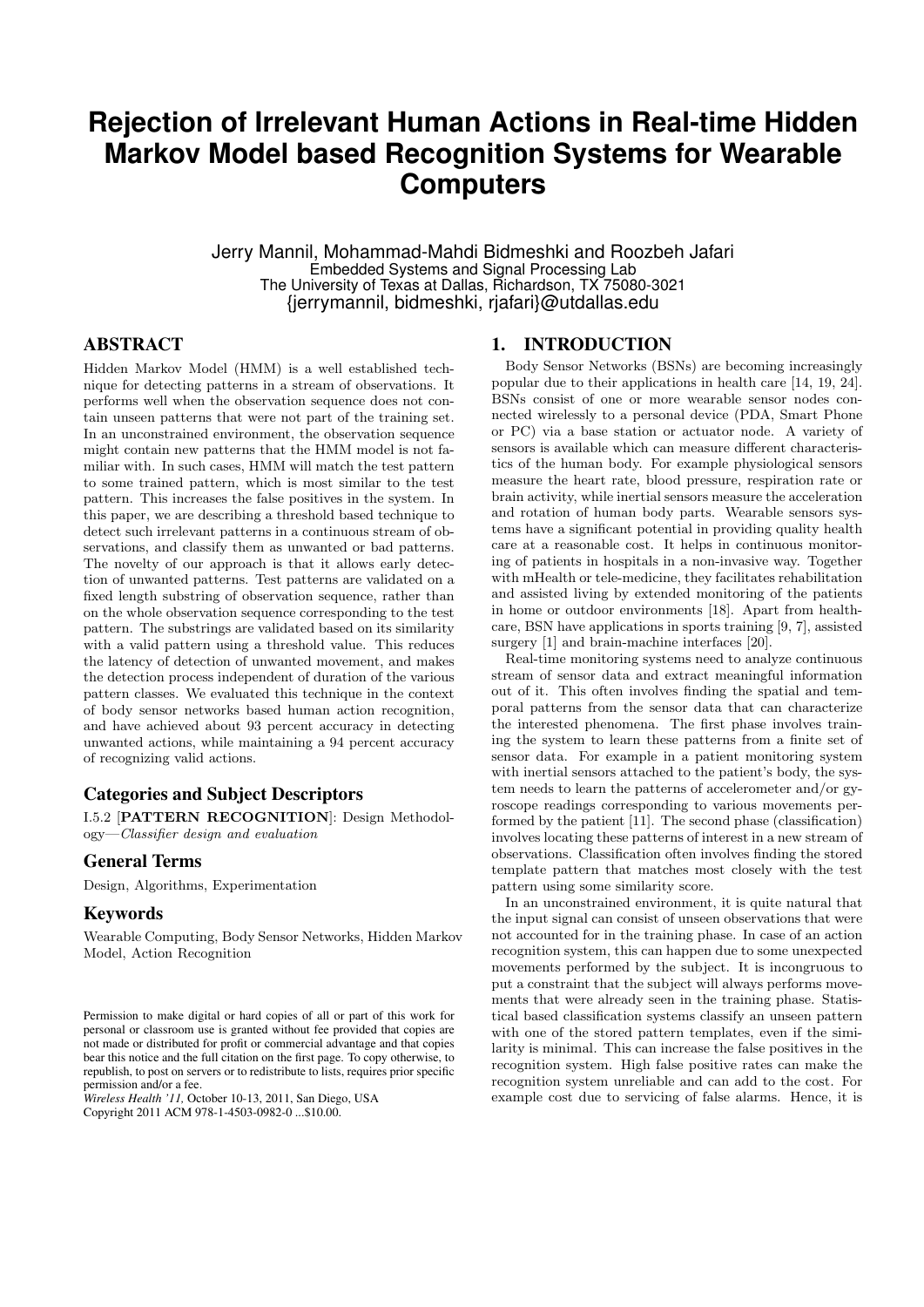extremely important for the recognition systems to detect and reject these unwanted observations.

Rejection of unwanted patterns is usually addressed by placing an additional threshold constraint to the similarity score. So it is not only sufficient for a test pattern to be similar to a template pattern, but the similarity score should be above the threshold value. All current approaches calculate this similarity score on the complete observation sequence corresponding to a test pattern. This can induce a delay in the recognition process which is not acceptable for real-time recognition systems. For example a lie-to-sit movement in an elderly subject can take about 10-15 seconds. So the observation sequence corresponding to this movement can only be validated after 10-15 seconds from the start of the movement, resulting in a recognition delay of 10-15 seconds. Similarly a sit-to-stand movement takes about 5-8 seconds. So the process of getting out of bed for an elderly subject takes about 15-22 seconds. One of the important causes for falls among patients at hospitals is the fact that patients often try to get out of their beds on their own. So for patients with fall risk, delay in action validation means delay in providing assistance. Also different patterns have different observation sequence lengths. For example sit-to-stand movement can take about 5-8 seconds, while sit-to-lie movement takes about 10-15 seconds. So the detection latency is also dependent on the duration of the patterns. Therefore, early validation of actions, before seeing the full observations can reduce the latency of the recognition system and have potential application in fall prevention systems. Clinicians can track the activities of in-patients at hospitals in real-time and be alerted of any abnormal activities of the patients that can lead to potential accidents such as falls.

In this paper, we describe a method to achieve early detection of unwanted movements, in a real-time Hidden Markov Model [28] based human action recognition system using wearable inertial sensors. Our approach is novel in the following aspects: (1) Validation of actions based on fixedlength substring of the observation sequence corresponding to the test actions (2) Fixed detection latency, independent of the pattern duration (3) Use of similarity score in validating human actions in a continuous stream of data. The substrings are validated based on its similarity with the valid (known) patterns using a threshold value. The similarity score for each valid pattern is calculated over a moving window on the pattern, so that a score can be determined for the fixed length substring of the valid pattern. The similarity score is based on the forward procedure [28] of the HMM and is determined during the training phase of the HMM. Viterbi decoding is used to segment and classify a test pattern in the continuous observation sequence. The forward procedure is then used to validate the test pattern. We evaluated this technique in our recognition system, and have achieved about 93 percent accuracy in detecting unwanted human action, while maintaining a 94 percent accuracy of recognizing valid actions.

# 2. RELATED WORK

Human activity or action recognition is one of the important applications of BSNs. Body worn inertial sensors can be used to infer the actions performed by the subjects. Considerable amount of work has been done in the past towards using statistical pattern analysis to perform activity

detection on body sensor data. Literature cites the use of Decision tree [25, 3], Artificial Neural Network (ANN) [3, 12], k-Nearest Neighbor (k-NN) [27, 6] and hidden Markov Model (HMM) based system to achieve action recognition with body sensor data [11, 15, 10, 41]. Power optimized techniques for analyzing body sensor data has been studied by Authors in [6, 8, 37].

Hidden Markov Model (HMM) [28] is the most widely used mechanism for activity recognition based on body sensor data. HMM is a well established technique for pattern recognition and has also been successfully applied in other domains such as speech recognition [33, 40], signature verification [38, 42] and gesture recognition [2, 21]. Baum-Welch algorithm is usually used to train the HMM based systems for learning relevant patterns. Viterbi algorithm is then used for pattern spotting in a test stream of data [28]. Standard Viterbi algorithm needs to see the full observation sequence before emitting the most probable state sequence. This is not suitable for real-time decoding as the observation sequence is generated in a continuous manner, and a new observation is generated for each instance of sample time. The system may run for hours or even days generating huge amount of observation data. It is neither practical to store this large amount of data, nor it is feasible to wait that long to start the recognition process. Literature describes the use of a window based Viterbi procedure [2, 26] to overcome this problem. The Viterbi decoding is performed based on a fixed number of past observations, rather than the full observations. For this we need to maintain a history buffer, to keep track of the past observations, and the state sequences corresponding to these observations.

Rejection of unrelated patterns is essential for the success of any practical recognition system. This problem has been well studied in the domain of speech and handwriting recognition. Several techniques have been proposed to address this issue. Authors in [41] have given a good summary of various techniques used in prior literature to detect the occurrence of unwanted patterns. They categorized the rejection techniques into three categories based on how the unwanted patterns are modeled.

The first approach is to build a set of models to represent unwanted patterns, called as filler or garbage models. The garbage models are trained using a finite number of unwanted patterns. This approach is widely used in speech recognition systems and is used to model acoustic non-keyword segments using Hidden Markov Model (HMM) [33, 40]. Authors in [17] used this approach to detect nonkeyword segments in Dynamic Time Warping (DTW) based speech recognition system. They created "filler templates" to represent non-keyword speech segments. This approach is not particularly suitable for gesture or action recognition. There can be an arbitrarily large number of unwanted gesture or action patterns, and it is difficult to represent them with just a few filler models. Filler model based detection of unwanted human actions have been achieved with limited success in [2]. They used a set of commonly occurring non-gesture patterns to build the garbage model.

The second approach is to extrapolate the model of unwanted patterns based on the models of valid patterns [31], and is widely used in speaker verification systems [31, 16]. The likelihood of the unwanted pattern was calculated as a function of the likelihoods of valid patterns. A pattern is accepted as a valid pattern or not, based on the outcome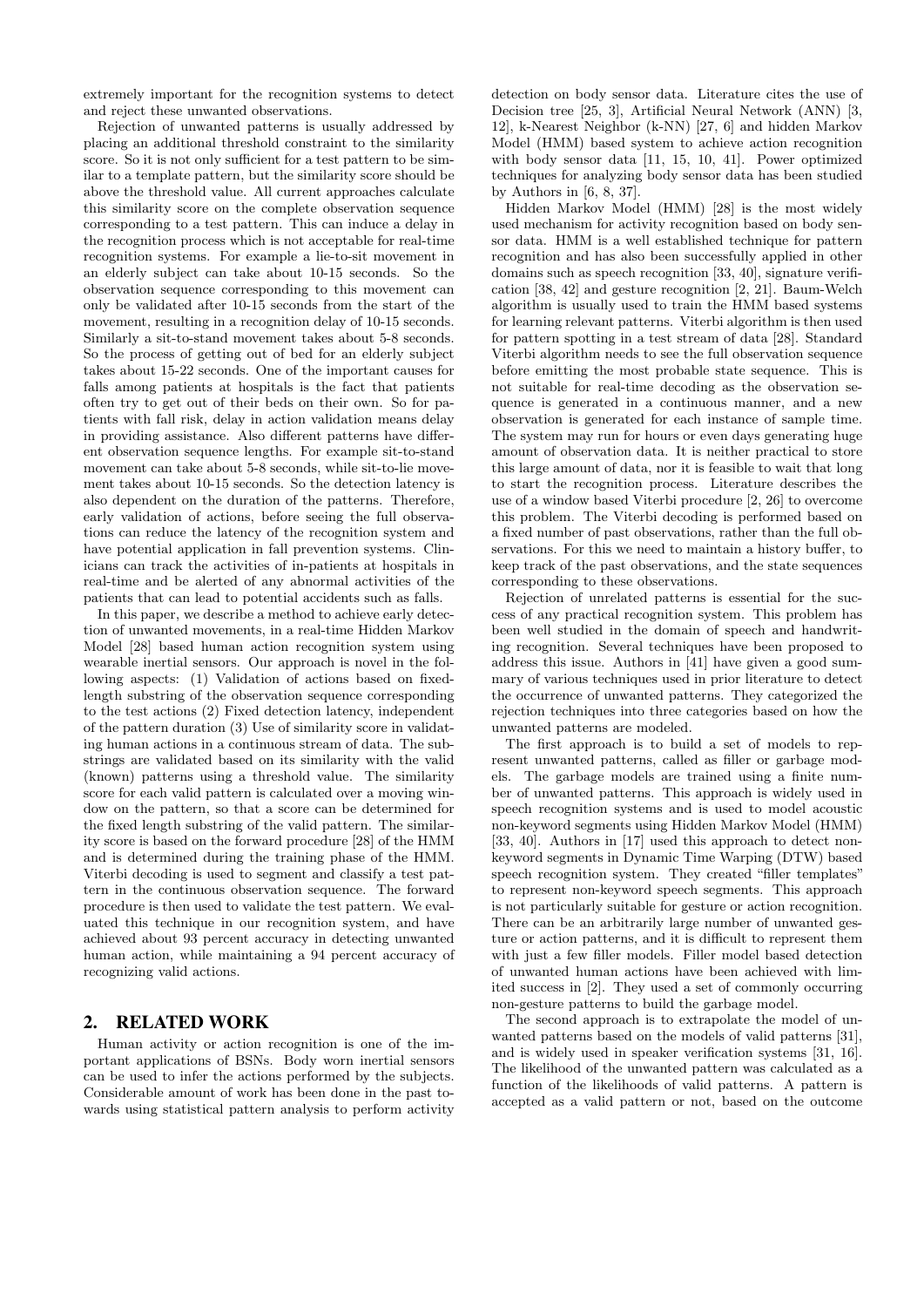of the likelihood ratio test [31] using a pre-defined threshold value. This method assumes that the likelihood of valid patterns is higher than that of the estimated unwanted pattern, and uses this idea to reject unwanted patterns. There are various flavors to this approach based on the function used to estimate the likelihood of valid patterns. Average [34] and maximum [16] functions are commonly used for this purpose. This approach has also been used to reject nongesture patterns and non-meaningful activities, based on the multi-variate distribution of the likelihood of valid patterns [41]. This approach also has the added benefit of not having to explicitly model the unwanted patterns. However, it is possible that an unwanted pattern can have a likelihood similar to that of a valid pattern, though the probability of such occurrence is much less.

The third approach is to train a set of models to represent unwanted patterns using the meaningful patterns itself. They are called background models and are extensively used in speaker [36, 31] and signature verification systems [22, 35]. In [31], background models were trained using Gaussian mixture models from the speech samples collected from various speakers. Authors in [22] built a Gaussian mixture model based background model for signature verification. Background model based on Hidden Markov Model was used in [36] for speaker verification and [35] for signature verification. Likelihood ratio test was usually used for pattern validation with this approach. Authors in [21] describe a method called Threshold Hidden Markov Model (THMM) to reject unwanted gestures, where the background model was also based on HMM. The threshold HMM model was built by combining the individual HMM models of each meaningful gesture. The THMM approach determines the threshold for validation of a pattern dynamically in contrast to other approaches.

The fourth approach calculates an individual rejection threshold for each valid pattern by using only the likelihoods of training samples of the respective patterns. The threshold for a valid pattern defines the minimum likelihood that the training samples of the valid pattern must exhibit in its own trained model. Any test pattern matched to a meaningful pattern must have its likelihood greater than that of the threshold. Otherwise the pattern is rejected. This method has been successfully applied in Hidden Markov Model [38, 42, 43] and Gaussian Mixture Model [38, 32, 23] based signature verification systems with good results. This approach has also been used in Dynamic Time Warping based [23] signature verification and speech recognition [29] systems.

There are other approaches that can complement the above mentioned approaches, in the rejection of unwanted patterns. One such approach is known as "duration test" [39, 38], which put a minimum cap on the duration or the length of the test patterns. Patterns with short length tend to have large likelihoods, even though they may not be of interest (unwanted) [38]. Hence, any pattern with duration less than the minimum threshold is rejected. Another approach known as "energy level test" [39] validated the speech utterance based on the normalized energy level of the speech signal.

All of the above approaches perform the pattern validation after completely observing the relevant patterns. In our approach, we try to detect unwanted patterns based on partial observation of the patterns.

# 3. SYSTEM OVERVIEW

#### 3.1 Data Collection

In this section, we describe the body sensor network used to collect the human inertial data, and the human actions we are interested in.

#### *3.1.1 Actions*

Sensor data was collected for the actions shown in Table 1. We were interested in detecting actions from 1 to 13. These actions were chosen as we are developing a system to monitor in-patients in real-time at hospitals. Our action set consist of two categories: postures and movements. A posture represents a still posture of human body. Actions 9-13 represent postures. On the other hand, movements are dynamic postures which involve actual movement of human body parts. Actions 1-8 represent movements. A movement is assumed to start and end with some static postures. The HMM used for action recognition will be trained using sensor data corresponding to these actions. Actions 21-27 represent a set of unwanted or unknown movements. These movements were not used for training the system. Unwanted actions can be a static posture, movement or a combination of both. These movements must be detected as unwanted actions by the system.

#### *3.1.2 Sensor hardware*

Figure 2 shows one of the sensor nodes (motes) used to collect data for our experiments. The sensor node consists of commercially available moteiv TelosB as the microcontroller with a custom-designed sensor board and is powered by a rechargeable 3.7V, 2.3Wh Li-ion battery. The processor is a 16 bit, 8 MHz TI MSP430. The sensor board includes a tri-axial accelerometer and a bi-axial gyroscope.

#### *3.1.3 Mote Placement*

We used two sensor nodes in our recognition system. The motes were placed on the body as shown in Figure 1. One mote was placed on waist and the other on right thigh. These placement of motes were sufficient to differentiate between the movements we were interested in.

#### 3.2 Signal Processing

In this section we discuss the various steps involved in the action recognition process. It involves a number of signal processing tasks that execute on the sensor nodes and the basestation as shown in Figure 3. The data is processed on a moving window centered on the current sample. The window moves forward one sample at a time.

#### *3.2.1 Sensor Data*

Each mote measures five sensor values at each sample time. The accelerometer senses three axes of acceleration. The gyroscope senses angular velocity in two axes along the plane of the sensor board. Data is collected from each mote at a sampling rate of 20 Hz. However, we only used the accelerometer sensor data to build our recognition system.

#### *3.2.2 Feature Extraction*

For each sample time, a feature vector is generated from the raw sensor data. A feature can better represent the measurable properties of the sensor data. The following features are extracted from a five sample window for each sensor: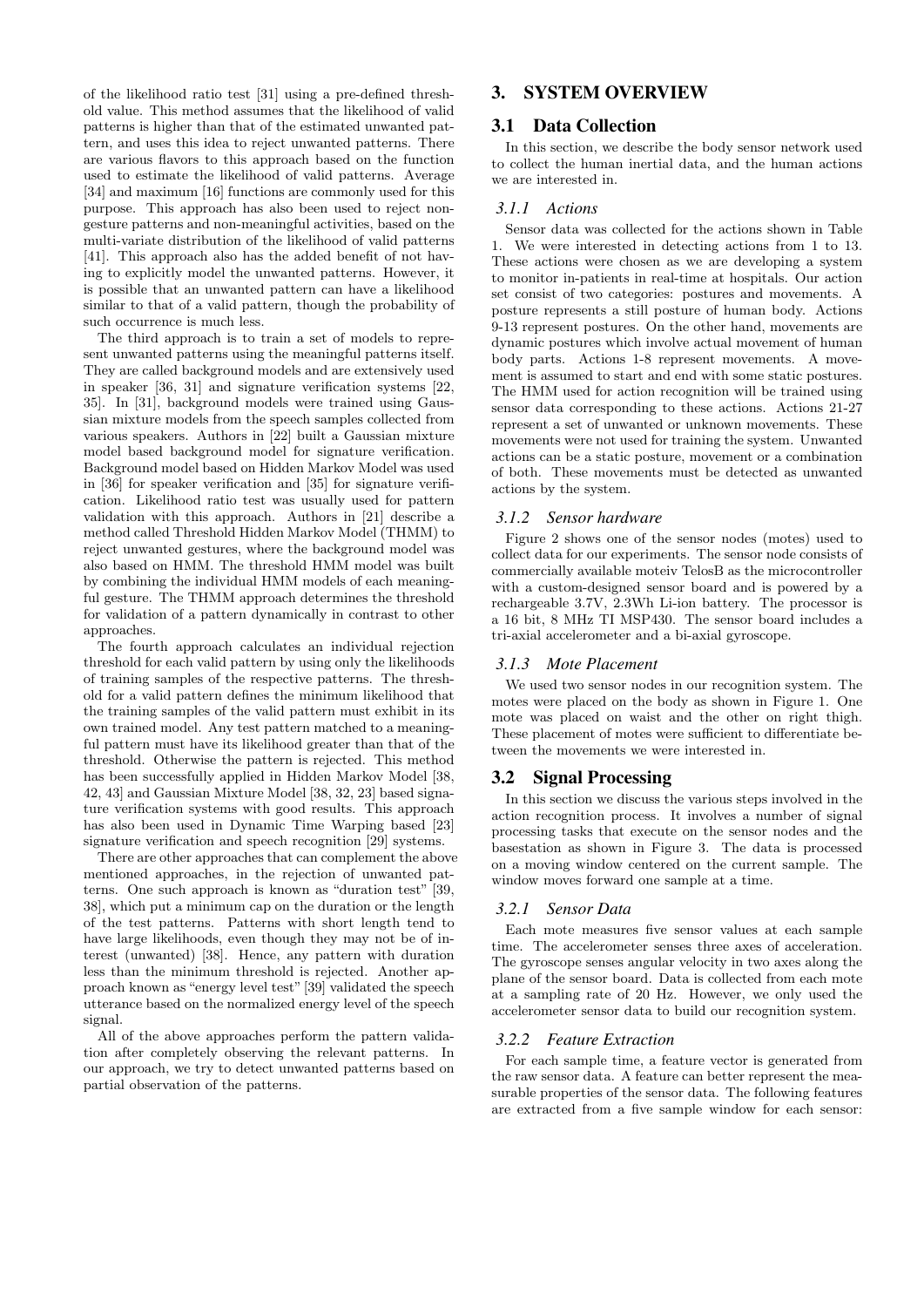Table 1: Movement Set.

|                         |                                      | Start    | $\mathbf{End}$ |
|-------------------------|--------------------------------------|----------|----------------|
| $\mathbf{N}\mathbf{o}$  | Action                               | Posture  | Posture        |
| $\mathbf 1$             | $Lie-to-LieLeft (L2LLt)$             | Lie      | LieLeft        |
| $\boldsymbol{2}$        | LieLeft-to-Lie (LLt2L)               | Lieleft  | Lie            |
| 3                       | Lie-to-LieRight (L2LRt)              | Lie      | LieRight       |
| $\overline{\mathbf{4}}$ | $LieRight-to-Lie (LRt2L)$            | LieRight | Lie            |
| $\bf 5$                 | Lie-to-Sit $(L2St)$                  | Lie      | Sit            |
| $\,6$                   | $\text{Sit-to-Lie (St2L)}$           | Sit      | Lie            |
| 7                       | Sit-to-Stand (St2Snd)                | Sit      | Stand          |
| 8                       | Stand-to-Sit (Snd2St)                | Stand    | Sit            |
| 9                       | Lie $(Lie)$                          |          |                |
| 10                      | LieLeft (LieLt)                      |          |                |
| 11                      | LieRight (LieRt)                     |          |                |
| 12                      | $\mathrm{Sit}(\mathrm{Sit})$         |          |                |
| 13                      | Stand (Snd)                          |          |                |
| 21                      | Turn clockwise 90 (Trn90)            |          |                |
| 22                      | Turn anti-clockwise 90 (TrnA90)      |          |                |
| 23a                     | Move Forward $1 \text{ step}(MvFwd)$ |          |                |
| 23 <sub>b</sub>         | Move Backward 1 step(MvBwd)          |          |                |
| 24                      | Move Sideways (Mysdwy)               |          |                |
| 25                      | Bend Forward (BndFwd)                |          |                |
| 26                      | Sit On Floor (SitFlr)                |          |                |
| 27                      | Lift right $leg(LftRtLg)$            |          |                |



Figure 1: Mote Placements



Figure 2: TelsoB Mote



Figure 3: Signal Processing

mean, standard deviation, second derivative. The window moves one sample at a time.

#### *3.2.3 Label Generation*

Labels are characters from a small alphabet which can concisely represent the entire feature set. Statistical pattern recognition algorithms like the Hidden Markov Model (HMM), work with scalar (dimension of one) observations. So it is necessary to generate scalar observations or labels out of multi-dimensional feature vectors such that the labels characterize the entire feature space.

Transmitting labels instead of the raw data can significantly improve the battery performance of the sensor nodes. Raw data generated from various sensors at each sample time carry a lot of information. In our case each sensor reading is 2 bytes. So the raw sensor data at each sample time is  $3^*2 = 6$  bytes. At a sampling frequency for 20 Hz, this translates to 120 bytes of data generated from each sensor node every second. In a sensor node, the wireless communication cost dominates over the local computational cost with respect to the battery consumption [13, 30]. So instead of transmitting the entire feature vector, each mote sends the label corresponding to that feature vector to the basestation. We used Gaussian Mixture Models (GMM) to generate labels based on clusters generated from the feature space [5]. We used an alphabet with twenty characters to generate labels for each motes. Each label takes half a byte. So the data transmission rate effectively reduces to  $0.5^*20$  $= 10$  bytes/second.

## *3.2.4 Hidden Markov Model*

The label sequence corresponding to each action is analyzed to extract relevant patterns. HMM was used to learn the label patterns for different movements, as described in [11]. Each action was modeled by a separate left-to-right HMM with one or five states. Static postures were modeled by a single state HMM, while the dynamic postures were modeled with five HMM states. The continuous action recognizer was formed by joining all these individual HMMs to form a recognition network as shown in Figure 4. The static actions form the source and sink nodes in the network, with the dynamic actions as internal nodes. Baum-Welch [28] algorithm was used to train each individual HMMs and form the HMM network.

#### *3.2.5 Classification*

We used the Viterbi algorithm to segment and classify the label sequence into the corresponding human actions.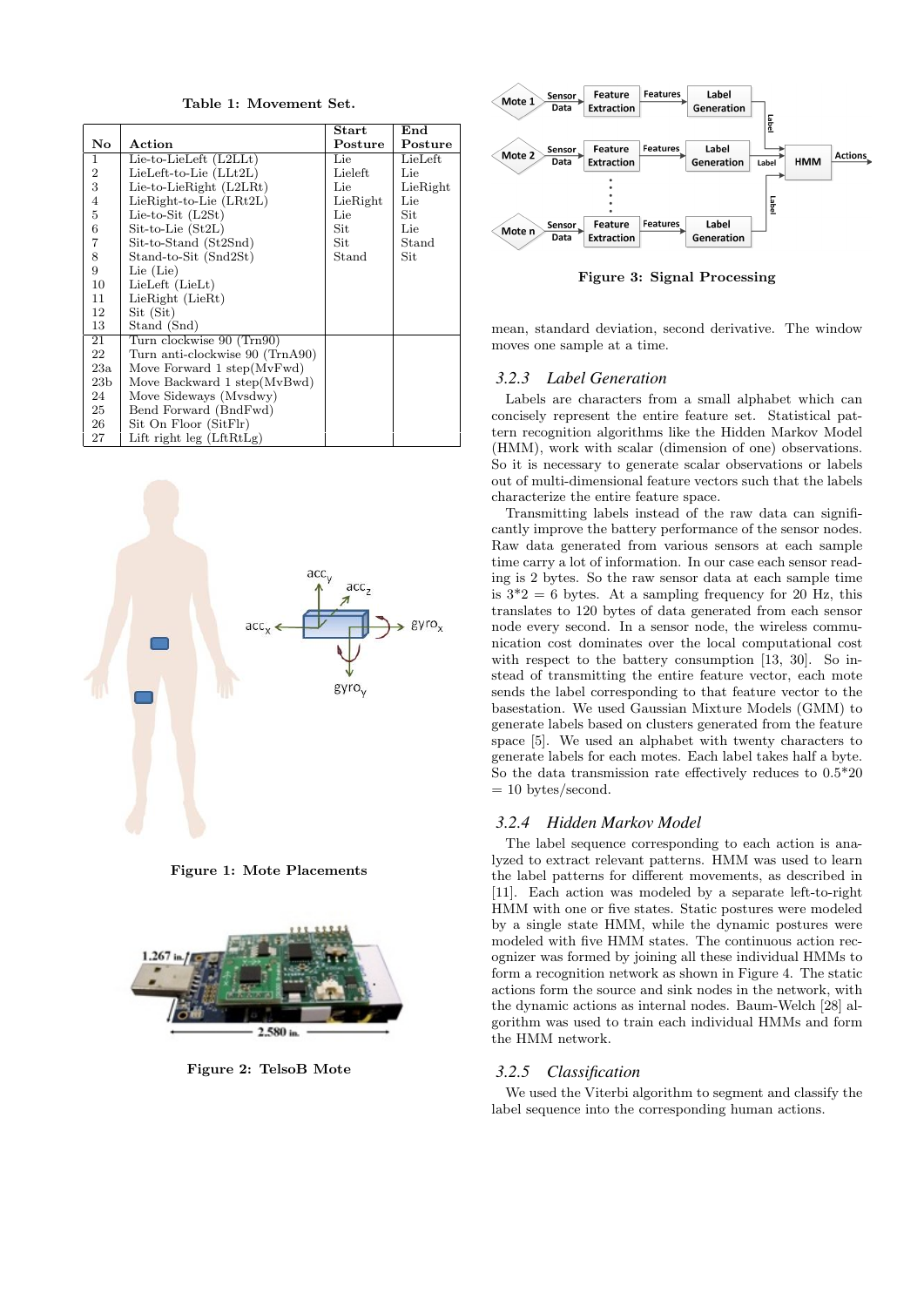

Figure 4: HMM recognition network



Figure 5: Viterbi output of unknown action 27

# 4. REJECTION MECHANISM

#### 4.1 Problem Description

The above described system performs well in identifying actions in a noise free environment. By noise free environment, we mean that the human subject is expected to perform only the movements that are part of the training set, i.e., Actions 1-13. If a subject performs movements that are not part of the training set, the system identifies it as a combination of one or more movements in the training set. This increases false positives in the system. Figure 5 depicts the classification of movement 27. The horizontal lines and blue labels (in italic) represent the Viterbi output; whereas the vertical line and the red labels depict the true actions performed by the subject. The system exhibits such a behavior due to the forced classification nature of Viterbi decoding. Viterbi decoding performs classification based on the Maximum Likelihood (ML) criterion. Therefore the test pattern is always classified as one of the known patterns, even if the test pattern does not belong to any of the known pattern classes [41].

#### 4.2 Threshold estimation

We extend the approach in [38] to reject unwanted actions. We first use the training samples to train the HMM model for each action using the Baum-Welch procedure as described in [11]. A training sample (trial) is an observation sequence that characterizes a particular action. We then estimate the likelihoods of training observation sequence on that HMM model and use it to derive the threshold value for each HMM. The forward procedure of HMM [28] allows us to calculate this likelihood.

Given an observation  $O = \{O_1O_2...O_T\}$ , its likelihood with respect to an HMM  $\lambda$  is denotes by  $P(O|\lambda)$ . To calculate  $P(O|\lambda)$ , we need to define the forward variable  $\alpha_t(i)$ as

$$
\alpha_t(i) = P[O_1O_1...O_t, q_i = S_i | \lambda] \quad 1 \le t \le T, \quad 1 \le j \le N
$$

This gives the probability of the partial observation sequence  $O_1, O_2, \ldots O_t$  and state  $S_i$  at time t, given the HMM  $\lambda$  with N hidden states. This can be efficiently computed as follows:

1. Initialization

$$
\alpha_1(i) = \pi(i)b_i(O_1) \quad 1 \le i \le N \tag{1}
$$

2. Recursion

$$
\alpha_t(j) = \left[\sum_{i=1}^N \alpha_{t-1}(i)a_{ij}\right] b_j(O_t) \quad 2 \le t \le T, \ 1 \le i \le N
$$
\n<sup>(2)</sup>

3. Termination

$$
P[O|\lambda] = \sum_{i=1}^{N} \alpha_T(i) \tag{3}
$$

Observation sequences for the same action can have different lengths. Observation sequences with shorter length tend to have large likelihoods [39, 38]. In order to make them comparable to each other, we need to normalize the observation probabilities calculated in (3). Literature suggests the use of duration normalized likelihood to overcome the noise introduced due to variation in sequence length [4, 33. Duration normalized likelihood  $P_n(O|\lambda)$  was computed as

$$
P_n[O|\lambda] = \log\left(P[O|\lambda]\right)/T\tag{4}
$$

Figure 6 depicts the normalized log probability distribution for actions 1, 2, 9 and 10. Each graph in the figure represents the distribution with respect to the HMM model of a particular action. The Y-axis represents the normalized observation probabilities, whereas the X-axis depicts the training sample number. The red line with asterisk markers show the probabilities of training samples for a particular action over its own HMM model. Each asterisk represents a trial or training sample. The blue lines with dot markers show the corresponding probabilities over training samples of other actions. The number at the end of each line depicts the action that this line represents. Clearly, the likelihoods of each action observation sequences on its own HMM model is comparatively high with respect to the training samples of other actions. This helps us in determining threshold likelihood for each valid action using the similarity score assigned to them. Any action classified using the Viterbi decoding is validated using the threshold. If the likelihood of the recognized action is less than the threshold, we detect the action as unwanted. The similarity score represents the minimum likelihood over all the training samples for an action. We define the similarity score  $S(h)$  for an action h as:

$$
S(h) = min\left\{ P_n(O^k|\lambda_h) \right\} \quad \forall \; O^k \in TS_h \tag{5}
$$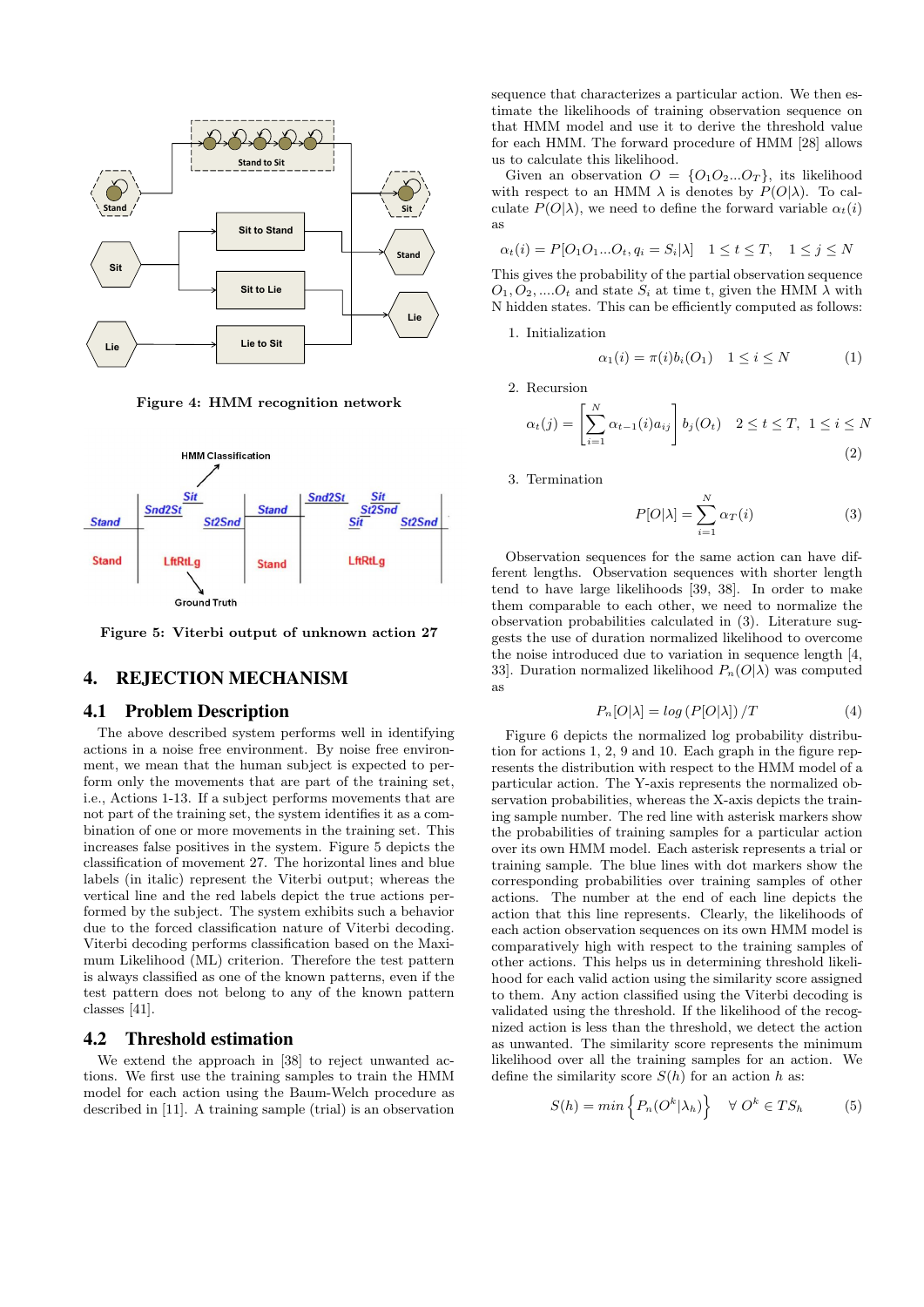

Figure 6: Probabilities over whole training samples

where  $TS_h$  is the training set for action h.

But this similarity score is calculated over the entire observation sequence corresponding to an action. This is not appropriate for a real-time recognition system as it can incur latency in detection of unwanted movements.

Hence, we estimated the observation probabilities over a moving window to see if the probabilities of fixed length substrings within the observation sequence of an action are discriminative enough to validate an action. We calculated the normalized probabilities for each training sample over a window of one second, with the window moving one sample at a time. Figure 7 depicts the minimum probability distributions. Each dot or asterisk represents the minimum of all the probabilities of the substrings generated over the moving window for a training sample. Clearly, there are substrings for trials of each actions whose likelihoods with respect to its own HMM model is comparatively high with respect to the substrings for trials of other actions.

Figure 8 depicts the minimum probability distributions over a moving window of one second for an action with respect to the maximum probability distributions for other actions. As before, red line with asterisk markers represent the minimum probability of the training samples of an action over its own HMM. However, each blue line represent the maximum of all the probabilities of the substrings generated by the moving window for training samples of other actions. Figure 8 shows that there are instances where the maximum probabilities of fixed length substrings of other actions with respect to the HMM of a particular action, can be close or exceed the minimum probabilities of the actions corresponding to that HMM. This can happen since sub-patterns among different actions can be similar in some instances of the moving window.

- 1. The likelihoods of the substrings of all other actions with respect to HMM of a particular action is well below the likelihood value for most instances in the moving window. Thus, it does not hinder us from detecting the occurrence of an unwanted action.
- 2. Each human action occurs for a minimum amount of time. In our case, it is about one second. Viterbi de-



Figure 7: Probabilities over one second window, minimum



Figure 8: Probabilities over one second window, maximum

coding of unwanted actions often results in fast transition between HMMs as shown in figure 5. This result in action sequences with very short durations. Patterns with shorter length tend to have large likelihoods, even though they may not be of interest [38]. Any Viterbi decoding with smaller action duration (less than one second) is potentially due to an unwanted action, and can be rejected.

3. The static postures (for example, actions 9, 10) have very discriminating likelihoods over the substrings. This is evident from Figures 7 and 8. The probabilities of all the substrings of the static postures are well above the probabilities of other actions (static or dynamic). This is the case because static postures have a simple pattern (more or less a straight line) and its structure is not affected by the sequence length. Every dynamic action needs to make a transition to a static posture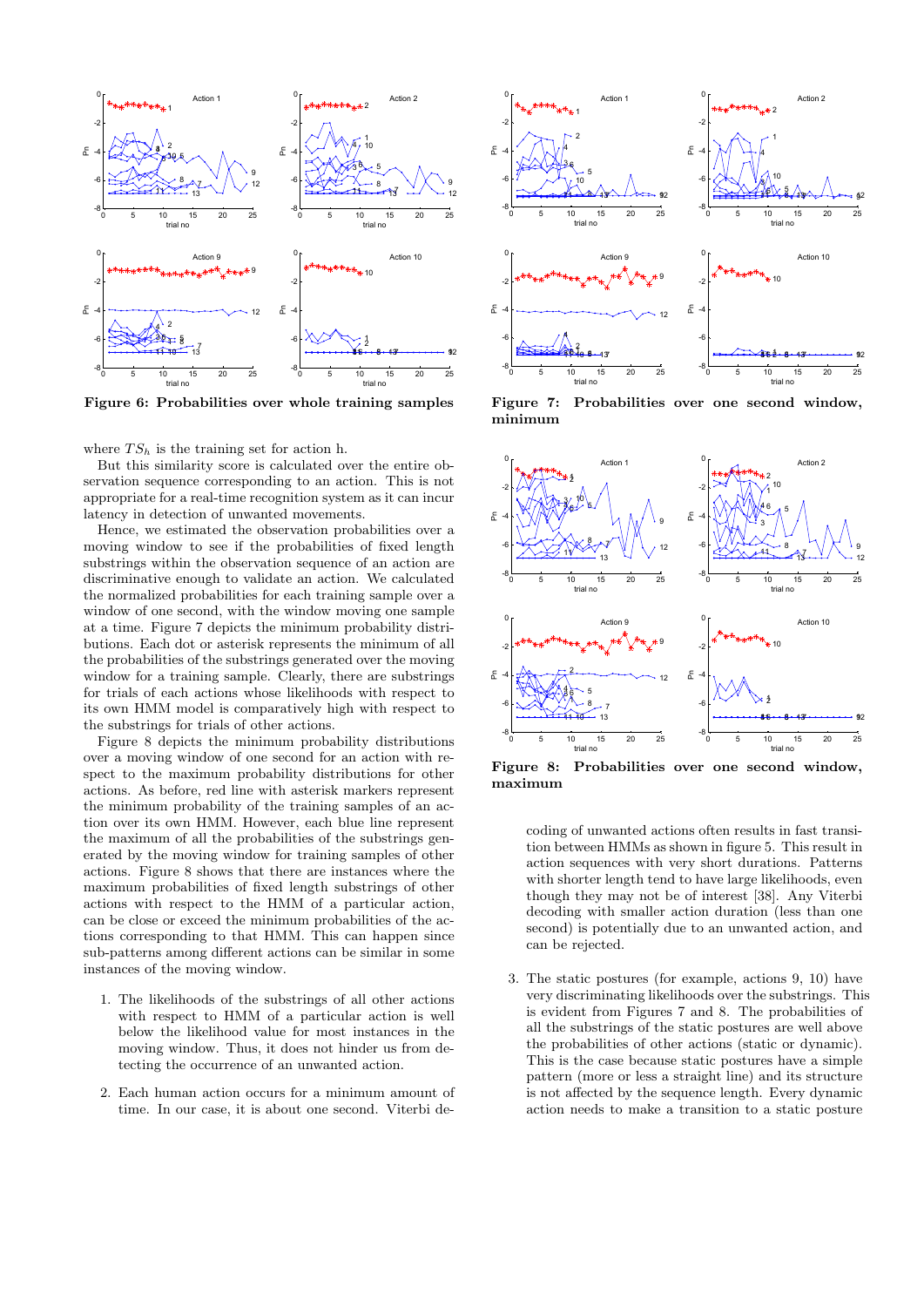in a finite amount of time. Hence, once an unwanted dynamic action is detected, we ignore any higher likelihood observations until a valid static posture is detected.

Finally, the threshold likelihood of each action is set as a constant factor C (greater than one) times the similarity score (5) of the corresponding action. This factor was determined empirically such that the recognition accuracies of valid actions and the rejection accuracies of unwanted actions are within reasonable limits.

$$
Threshold[h] = C * S(h)
$$
\n(6)

#### 4.3 Algorithm

In this section, we describe how we adapted the idea mentioned in the previous section to perform rejection of unwanted movements on a continuous stream of data. First, we run the Viterbi algorithm on the incoming observations for each sample. We use a history of past three seconds of data, to detect the action performed. We validate the currently detected action in the following manner:

- 1. If the length of the action is less than one second and the current action detected is different the previous one, we assume that the subject has performed an unwanted action and classify the action as unwanted.
- 2. If the length of action is greater than one second, we calculate the normalized probability over one second of data, or the length of the action, whichever is smaller.

If the probability is greater than the threshold, we infer that the action is valid, and output the currently detected action. Since the probability is calculated over one second of data, we keep the current decision for the next one second of Viterbi decoding. After one second has elapsed, we again check for the validity of the currently detected action.

If the probability is less than the threshold, we detect the action as unwanted. We then reject all actions, until we see the next valid static posture. The threshold value is set as a constant factor times the similarity score.

#### 4.4 Computational complexity

The rejection mechanism performs additional computations to determine the likelihood of the label sequence based on the forward procedure of the HMM. The run-time order of the rejection mechanism is given by

$$
O(N \cdot T) \tag{7}
$$

where  $N$  is the number of states in the action HMM and  $T$  is the length of the moving window used for the likelihood calculation. Note that the computational complexity is lesser than that of the standard forward procedure since we used left-right HMM to represent actions. Since the label sequence used to calculate the likelihood is taken from the Viterbi decoding stage, no additional latency is induced by the rejection mechanism.

#### 5. EXPERIMENTAL RESULTS

We trained our system with actions performed by four healthy male subjects. These subjects were asked to perform actions 1 to 13 of Table 1 in ten consecutive trials. Video of the trials has been recorded and was used to manually



Figure 9: Viterbi output of unknown action 26 with rejection



Figure 10: Viterbi output of unknown action 27 with rejection

annotate the start and the end of each action in the continuous stream of data, to generate the training samples for each action. Sixty percent of movement data were used for training and the rest were used for testing the performance of our recognition system in a noise-free environment. The experiments were conducted in a controlled environment at our lab.

For validation of action rejection mechanism, we collected ten trials of unwanted actions 21-27 of Table 1 from the above four subjects. Again, the test data containing the unwanted movements were manually annotated to mark the start and end of known and unwanted movements, using the video data. This data along with the training data were used to measure the performance of the recognition system with the rejection mechanism. Figure 9 and 10 show the Viterbi output with rejection for action sequence containing unwanted movements 26 and 27 respectively. The label Bad depicts the unwanted actions.

We used the Precision (P) and Recall (R) metric to measure the performance of the system in the presence of unknown movements. These metrics are computed based on true positives (tp), false positives (fp) and false negatives (fn) and are given by

$$
P = \frac{tp}{tp + fp} \tag{8}
$$

$$
R = \frac{tp}{tp + fn} \tag{9}
$$

Precision tells how well the system performs in the presence of false positives (due to unwanted actions), and is a good measure to evaluate the action rejection performance. Recall on the other hand tells how well the system recognizes known actions, and is a good measure to evaluate the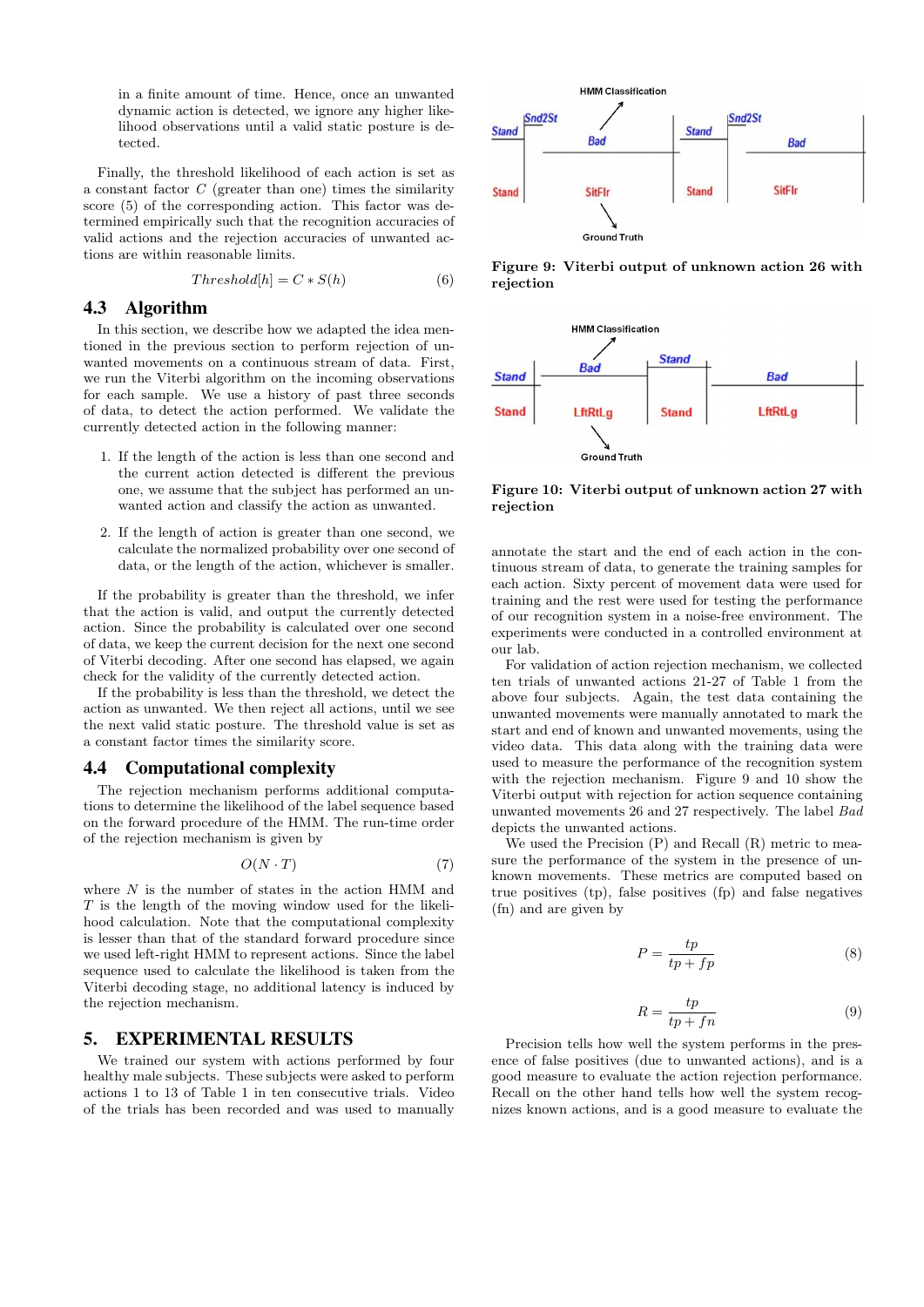Table 2: Precision

| Action                       | Without          | With             |
|------------------------------|------------------|------------------|
|                              | rejection $(\%)$ | rejection $(\%)$ |
| $Lie-to-LieLeft (L2LLt)$     | 83               | 87               |
| $LieLeft-to-Lie (LLt2L)$     | 95               | 95               |
| Lie-to-LieRight (L2LRt)      | 91               | 90               |
| $LieRight-to-Lie (LRt2L)$    | 94               | 94               |
| Lie-to-Sit $(L2St)$          | 72               | 94               |
| $\text{Sit-to-Lie (St2L)}$   | 75               | 100              |
| Sit-to-Stand (St2Snd)        | 20               | 91               |
| Stand-to-Sit (Snd2St)        | 28               | 69               |
| Lie $(Lie)$                  | 100              | 100              |
| $LieLeft$ ( $LieLt$ )        | 100              | 100              |
| LieRight (LieRt)             | 100              | 100              |
| $\mathrm{Sit}(\mathrm{Sit})$ | 100              | 100              |
| Stand (Snd)                  | 100              | 100              |
| Known                        | 73               | 96               |
| Unknown (Bad)                | ΝA               | 88               |

action recognition performance.

The threshold value used to validate an action was calculated as a constant factor (greater than one) times the similarity score for the action. This factor was empirically chosen so as to maintain a balance between the recognition and detection accuracies. A smaller factor (closer to one) will improve the detection accuracy, but at the cost of lower recognition accuracy. A very high value for the factor (closer to two) will increase the recognition accuracy, but at the cost of lower detection accuracy.

Tables 2 and 3 give the performance metric of the system for detecting various actions described in Table 1. The action Known represents the combined results of the valid movements 1-13. The action Unknown represent the unwanted movements 21-27. We see that the precision of known movements 1, 5, 6, 7 and 8 were greatly increased by the introduction of rejection mechanism. This is because the false positives due to unwanted movements were identified correctly and classified as unwanted movements. Also we achieved a good accuracy of 93 percent in detecting unwanted movements. However, the recognition accuracy of known movements reduced slightly, due to the misclassification of some valid movements as unwanted.

# 6. CONCLUSIONS

In this paper, we have presented a mechanism to detect unwanted actions in a continuous real-time HMM based action recognition system. Our approach allows early detection of unwanted actions, inducing no additional latency to the system. We have achieved 93 percent accuracy in detecting unwanted movement while maintaining a recognition accuracy of 94 percent. We verified the real-time rejection mechanism in simulations done in MATLAB. The next step is to incorporate this mechanism in our real-time action recognition system. Also, this method was developed on the inertial data of human activities. We use some properties of the static postures to handle some special cases where the likelihoods of unwanted patterns are higher. But, we expect this technique to work well for a broad set of patterns obtained from different sensors, with or without minor tweaks.

Table 3: Recall

| Action                       | Without       | With             |
|------------------------------|---------------|------------------|
|                              | rejection (%) | rejection $(\%)$ |
| $Lie-to-LieLeft (L2LLt)$     | 100           | 100              |
| $LieLeft-to-Lie (LLt2L)$     | 100           | 90               |
| $Lie-to-LieRight$ $(L2LRt)$  | 100           | 95               |
| $LieRight-to-Lie (LRt2L)$    | 100           | 100              |
| Lie-to-Sit $(L2St)$          | 100           | 100              |
| $\text{Sit-to-Lie (St2L)}$   | 100           | 93               |
| Sit-to-Stand (St2Snd)        | 100           | 100              |
| Stand-to-Sit (Snd2St)        | 100           | 100              |
| Lie $(Lie)$                  | 97            | 97               |
| $LieLeft$ ( $LieLt$ )        | 81            | 81               |
| $LieRight$ (LieRt)           | 90            | 90               |
| $\mathrm{Sit}(\mathrm{Sit})$ | 96            | 96               |
| Stand (Snd)                  | 92            | 92               |
| Known                        | 95            | 94               |
| Unknown (Bad)                | 0             | 93               |

# 7. ACKNOWLEDGMENTS

This work was supported in part by the National Science Foundation, under grants CNS-1138396 and CNS-1012975, the National Institute of Health, under grant R15AG037971, and the funding mechanism provided by the Texas Health Resources and Texas Instruments. Any opinions, findings, conclusions, or recommendations expressed in this material are those of the authors and do not necessarily reflect the views of the funding organizations.

## 8. REFERENCES

- [1] W. T. Ang, P. Khosla, and C. Riviere. Design of all-accelerometer inertial measurement unit for tremor sensing in hand-held microsurgical instrument. In Robotics and Automation, 2003. Proceedings. ICRA '03. IEEE International Conference on, volume 2, pages 1781 – 1786 vol.2, September 2003.
- [2] S. Eickeler, A. Kosmala, and G. Rigoll. Hidden markov model based continuous online gesture recognition. In Pattern Recognition, 1998. Proceedings. Fourteenth International Conference on, volume 2, pages 1206 –1208 vol.2, August 1998.
- [3] M. Ermes, J. Parkka, J. Mantviarvi, and I. Korhonen. Detection of daily activities and sports with wearable sensors in controlled and uncontrolled conditions. Information Technology in Biomedicine, IEEE Transactions on, 12(1):20 –26, jan. 2008.
- [4] J. Fierrez-Aguilar, J. Ortega-Garcia, and J. Gonzalez-Rodriguez. Target dependent score normalization techniques and their application to signature verification. Systems, Man, and Cybernetics, Part C: Applications and Reviews, IEEE Transactions on, 35(3):418 –425, August 2005.
- [5] C. Fraley, Adrian, and E. Raftery. How many clusters? which clustering method? answers via model-based cluster analysis. The Computer Journal, 41:578–588, 1998.
- [6] H. Ghasemzadeh, E. Guenterberg, K. Gilani, and R. Jafari. Action coverage formulation for power optimization in body sensor networks. In Design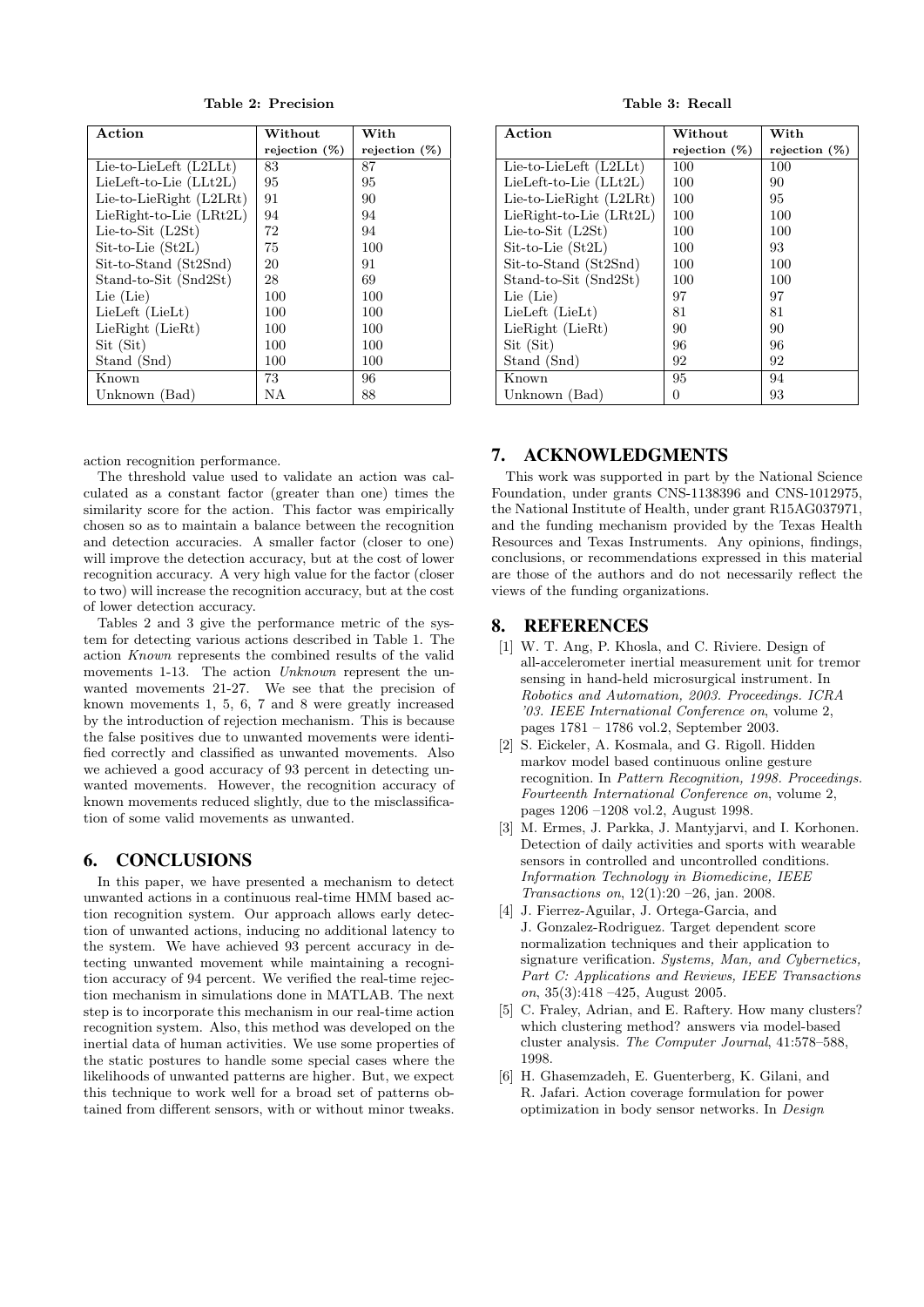Automation Conference, 2008. ASPDAC 2008. Asia and South Pacific, pages 446 –451, march 2008.

- [7] H. Ghasemzadeh and R. Jafari. Coordination analysis of human movements with body sensor networks: A signal processing model to evaluate baseball swings. Sensors Journal, IEEE, 11(3):603 –610, March 2011.
- [8] H. Ghasemzadeh and R. Jafari. Ultra low power granular decision making using cross correlation: Optimizing bit resolution for template matching. In Real-Time and Embedded Technology and Applications Symposium (RTAS), 2011 17th IEEE, pages 137 –146, april 2011.
- [9] H. Ghasemzadeh, V. Loseu, and R. Jafari. Wearable coach for sport training: A quantitative model to evaluate wrist-rotation in golf. Ambient Intelligence and Smart Environments, Journal of, 1:173–184, 2009.
- [10] E. Guenterberg, H. Ghasemzadeh, and R. Jafari. A distributed hidden markov model for fine-grained annotation in body sensor networks. In Proceedings of the 2009 Sixth International Workshop on Wearable and Implantable Body Sensor Networks, BSN '09, pages 339–344, Washington, DC, USA, 2009. IEEE Computer Society.
- [11] E. Guenterberg, H. Ghasemzadeh, V. Loseu, and R. Jafari. Distributed continuous action recognition using a hidden markov model in body sensor networks. In Proceedings of the 5th IEEE International Conference on Distributed Computing in Sensor Systems, DCOSS '09, pages 145–158, Berlin, Heidelberg, 2009. Springer-Verlag.
- [12] N. Györbíró, k. Fábián, and G. Hományi. An activity recognition system for mobile phones. Mobile Networks and Applications, 14:82–91, 2009. 10.1007/s11036-008-0112-y.
- [13] M. Hanson, H. Powell, A. Barth, K. Ringgenberg, B. Calhoun, J. Aylor, and J. Lach. Body area sensor networks: Challenges and opportunities. Computer, 42(1):58 –65, jan. 2009.
- [14] Y. Hao and R. Foster. Wireless body sensor networks for health-monitoring applications. Physiological Measurement, 29(11):R27, 2008.
- [15] J. He, H. Li, and J. Tan. Real-time daily activity classification with wireless sensor networks using hidden markov model. In Engineering in Medicine and Biology Society, 2007. EMBS 2007. 29th Annual International Conference of the IEEE, pages 3192 –3195, aug. 2007.
- [16] A. Higgins, L. Bahler, and J. Porter. Speaker verification using randomized phrase prompting. Digital Signal Processing,  $1(2):89 - 106$ , 1991.
- [17] A. Higgins and R. Wohlford. Keyword recognition using template concatenation. In Acoustics, Speech, and Signal Processing, IEEE International Conference on ICASSP '85., volume 10, pages 1233 – 1236, apr 1985.
- [18] R. S. H. Istepanian, E. Jovanov, and Y. T. Zhang. Guest editorial introduction to the special section on m-health: Beyond seamless mobility and global wireless health-care connectivity. Information Technology in Biomedicine, IEEE Transactions on, 8(1):405–414, December 2004.
- [19] B. Latré, B. Braem, I. Moerman, C. Blondia, and

P. Demeester. A survey on wireless body area networks. Wireless Networks, 17(1):1–18, January 2011.

- [20] M. A. Lebedev and M. A. Nicolelis. Brain-machine interfaces: past, present and future. Trends in Neurosciences, 29(9):536 – 546, 2006.
- [21] H.-K. Lee and J. Kim. An hmm-based threshold model approach for gesture recognition. Pattern Analysis and Machine Intelligence, IEEE Transactions on, 21(10):961 –973, October 1999.
- [22] M. Martinez-Diaz, J. Fierrez, and J. Ortega-Garcia. Universal background models for dynamic signature verification. In Biometrics: Theory, Applications, and Systems, 2007. BTAS 2007. First IEEE International Conference on, pages 1 –6, sept. 2007.
- [23] O. Miguel-Hurtado, L. Mengibar-Pozo, M. Lorenz, and J. Liu-Jimenez. On-line signature verification by dynamic time warping and gaussian mixture models. In Security Technology, 2007 41st Annual IEEE International Carnahan Conference on, pages 23 –29, oct. 2007.
- [24] A. Pantelopoulos and N. Bourbakis. A survey on wearable sensor-based systems for health monitoring and prognosis. Systems, Man, and Cybernetics, Part C: Applications and Reviews, IEEE Transactions on,  $40(1):1 -12$ , January 2010.
- [25] J. Pärkkä and, L. Cluitmans, and M. Ermes. Personalization algorithm for real-time activity recognition using pda, wireless motion bands, and binary decision tree. Information Technology in Biomedicine, IEEE Transactions on, 14(5):1211 –1215, sept. 2010.
- [26] M. Pilu. Video stabilization as a variational problem and numerical solution with the viterbi method. In Computer Vision and Pattern Recognition, 2004. CVPR 2004. Proceedings of the 2004 IEEE Computer Society Conference on, volume 1, pages I–625 – I–630 Vol.1, june-2 july 2004.
- [27] S. Pirttikangas, K. Fujinami, and T. Nakajima. Feature selection and activity recognition from wearable sensors. In Ubiquitous Computing Systems, volume 4239 of Lecture Notes in Computer Science, pages 516–527. 2006.
- [28] L. Rabiner and B. Juang. An introduction to hidden markov models. ASSP Magazine, IEEE,  $3(1):4 - 16$ , January 1986.
- [29] L. Rabiner and C. Schmidt. Application of dynamic time warping to connected digit recognition. Acoustics, Speech and Signal Processing, IEEE Transactions on, 28(4):377 – 388, aug 1980.
- [30] V. Raghunathan, C. Schurgers, S. Park, and M. Srivastava. Energy-aware wireless microsensor networks. Signal Processing Magazine, IEEE, 19(2):40 –50, mar 2002.
- [31] D. Reynolds and R. Quatieri, T.F. andDunn. Speaker verification using adapted gaussian mixture models. Digital Signal Processing: A Review Journal, 10(1):19–41, 2000.
- [32] J. Richiardi and A. Drygajlo. Gaussian mixture models for on-line signature verification. In Proceedings of the 2003 ACM SIGMM workshop on Biometrics methods and applications, WBMA '03,